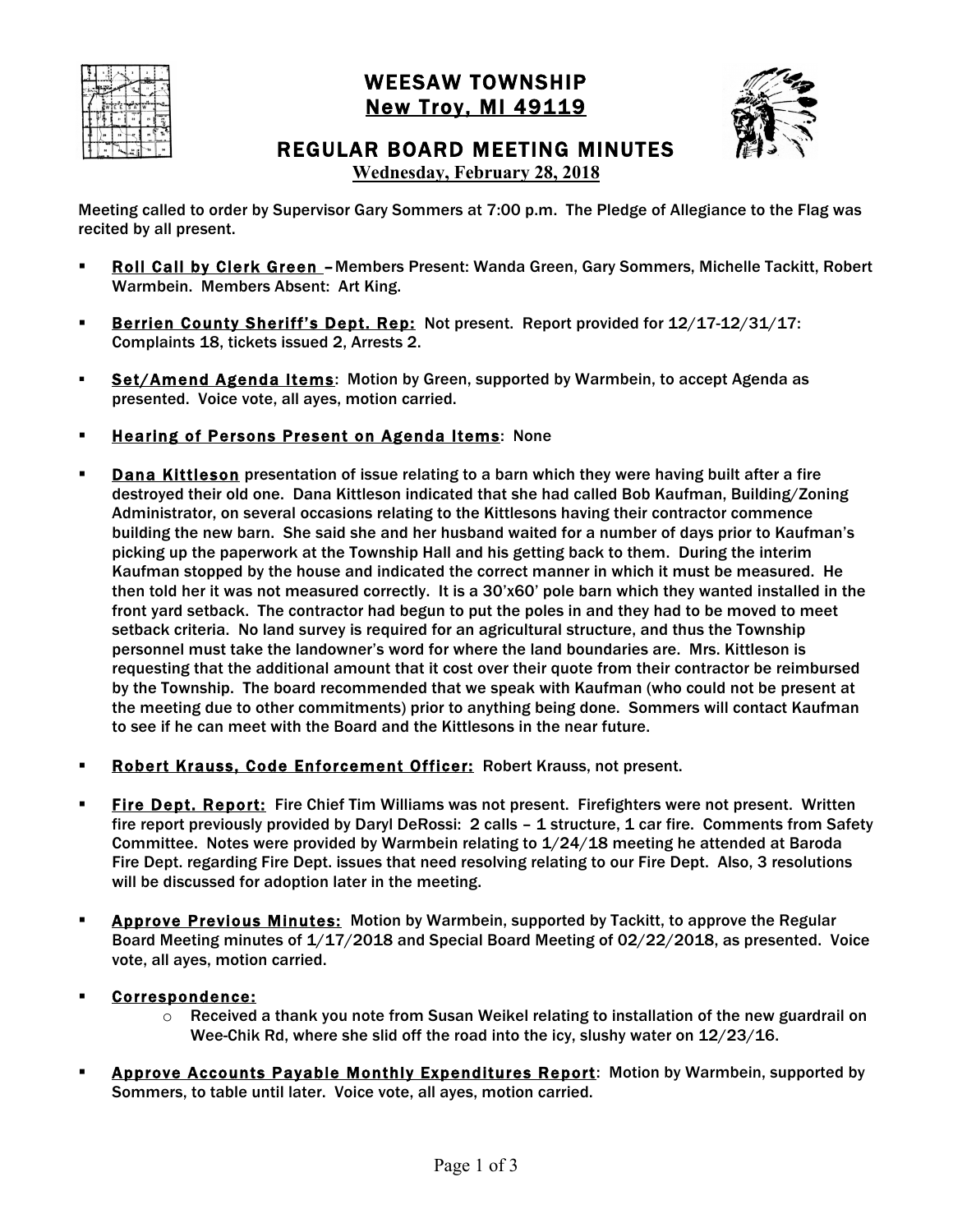### DEPARTMENTAL REPORTS:

- ! Treasurer's Report: Tackitt provided bank and CD balances. February 28, 2018 was last day to pay taxes to Township. Must now go to the County to pay.
- **EXECT IS ADMINIMUM** Bldg. / Zoning Administrator: Kaufman provided written report. Relating to an item in his report, Green will contact Jade at D.A. D'Agostino mining operation and ask her to have the CIMS Insurance Agent, Jennifer Sipla, who was present at our recent meeting on December 18, 2017, forward the information she indicated she would provide to us and which we have not received to date.
- Planning Commission Minutes: Minutes provided.
- Parks/Recreation & Cemetery Committees: Sommers read excerpts from Parks Minutes. A survey handout update from Jack Dodds was also received. Sommers purchased 6 blue spruce trees and they can be planted in the Mill Rd. Park.
	- Request from Terry Hanover for \$520 for partial payment of Weesaw Park sign. Motion by Warmbein, supported by Sommers to provide a check in the amount of \$520 down payment for Terry Hanover to provide a sign for the park (balance of \$525 for the sign payable when sign is completed). Roll call vote, all present ayes (Sommers, Warmbein, Tackitt, Green – King absent), motion carried.
- **EXECTEE:** Return to Approve Accounts Payable Monthly Expenditures Report: Accounts Payables were checked earlier. Motion by Warmbein, supported by Sommers, to approve the Accounts Payables report as edited in the following amounts: General Fund \$59,131.34; Fire Dept. \$1,863.00 [Fire Dept. payroll already approved at Spec. Mtg. dated 2/22/18 \$1,577.89]); Ambulance \$2,211.27; Sewer \$5,686.22; for a Grand Total of \$68,606.72. Roll call vote, all present ayes (Sommers, Warmbein, Green, Tackitt ) (King absent), motion carried.
- **Example 2 Committee:** Table Cemetery clean up date.
- Road Committee:  $1/25/2018$  Weesaw Township's Annual Road Committee meeting was held in the Township Hall. Minutes taken and provided by Jack Dodds. Went over proposed road plans for 2018-19. We don't know if they'll accept our roads plan or not. BCR Dept. provided \$5000 funds to take down trees in the Township. Green will check with Carrie Bennett/BCR Dept. to see if we have paid all of our matching funds that are due.
- **. Website Committee:** Mike Metz reported nothing to report.
- **Drains Committee: No minutes.**

#### New Business

- Consideration of 3-yr. Lawn-mowing Bid from Present Contractor: Lawnscape Services provided the Township a 3-year bid proposal about which he had talked with the Board previously. This bid will renew our present bid at the same pricing for the next three years beginning mowing season April 2018, ending-mowing season November 2020. Motion by Sommers, supported by Warmbein, to accept the proposal from Lawnscape Services dated 2/27/18 for 3 years, without any add-ons of additional cleanups. This bid matches the original bid submitted on March 20, 2017. This motion supersedes any previous motions for the lawning-mowing contract. Roll call vote, all present ayes (Warmbein, Sommers, Tackitt, Green -- King absent), motion carried. Termination of the contract by either party possible with 30-day written notice.
- **EXECTE AD FORM ADDET ADDET IN ADDET AT ADDET ADDET** Approvement of the Approvement Approvement Approvement and the Monrophers. Motion by Warmbein, supported by Sommers, to accept the wording and send to Harbor Country News for publication. Roll call vote, all present ayes (Green, Tackitt, Sommers, Warmbein – King absent), motion carried.
- **FY 2018-19 Regular Board Meetings & Planning Commission Meetings Dates:** Green provided proposed Regular Meeting and Planning Commission dates to the board: Motion by Green, supported by Tackitt, to approve the dates suggested. Voice vote, all ayes, motion carried.

| <b>REGULAR BOARD MEETNGS:</b> |                    |                   |  |
|-------------------------------|--------------------|-------------------|--|
|                               | April 18, 2018     | October 17, 2018  |  |
|                               | May 16, 2018       | November 28, 2018 |  |
|                               | June 20, 2018      | December 19, 2018 |  |
|                               | July 18, 2018      | January 16, 2019  |  |
|                               | August 22, 2018    | February 20, 2019 |  |
|                               | September 19, 2018 | March 20, 2019    |  |

| October 17, 2018  |
|-------------------|
| November 28, 201  |
| December 19, 2018 |
| January 16, 2019  |
| February 20, 2019 |